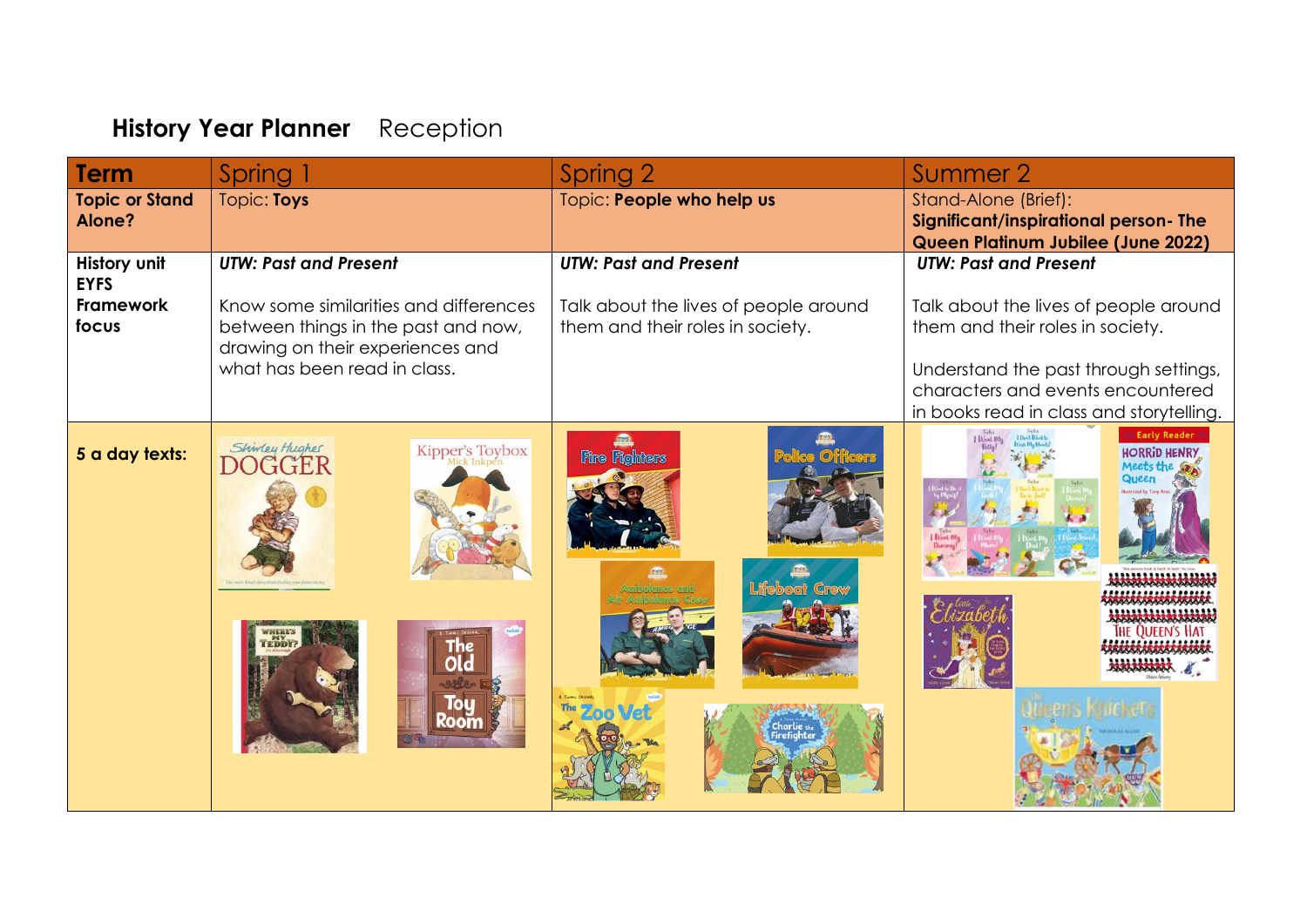| <b>Writing Links &amp;</b><br>Other Key<br><b>Wider</b><br><b>Curriculum</b><br>Links: | Toy shop role play.<br>$\bullet$<br>Create labels for toy creations.<br>$\bullet$<br>Drawing a picture of and writing<br>$\bullet$<br>the name of their favourite toys.<br>Design and make a toy. (EAD/CM)<br>$\bullet$                                                                                                                                          | Fire Station role play.<br>Vets role play.<br>$\bullet$<br>Messages in the fire station role play<br>area.<br>Lists and labelling-doctors bag, fire<br>$\bullet$<br>engine.                                                                                         | Castle role play - Princes +<br>Princesses?<br>Who is the queen? What is her<br>jops<br>Design and make a crown.<br>Design a pair of royal knickers.<br>Write a letter/card to the queen.<br>Invitations to a royal party.<br>Write where the queen's hat<br>went. Simple sentences- it went in,<br>on, over, around, across, above<br>etc.<br>Look at pictures of the queen and<br>look at what she wears. The<br>queen has a hatThe queen has<br>a crown The queen has |
|----------------------------------------------------------------------------------------|------------------------------------------------------------------------------------------------------------------------------------------------------------------------------------------------------------------------------------------------------------------------------------------------------------------------------------------------------------------|---------------------------------------------------------------------------------------------------------------------------------------------------------------------------------------------------------------------------------------------------------------------|--------------------------------------------------------------------------------------------------------------------------------------------------------------------------------------------------------------------------------------------------------------------------------------------------------------------------------------------------------------------------------------------------------------------------------------------------------------------------|
| <b>Enquiry</b><br><b>Questions:</b>                                                    | Why do old toys not light up and make<br>noises?                                                                                                                                                                                                                                                                                                                 | <b>What if I need help?</b>                                                                                                                                                                                                                                         | <b>Why is the Queen special?</b>                                                                                                                                                                                                                                                                                                                                                                                                                                         |
| <b>Knowledge</b><br>content                                                            | I know some similarities and<br>$\bullet$<br>differences between toys in the<br>past and now.<br>I know how toys were made and<br>how toys are made now.<br>I know what it was like to play with<br>$\bullet$<br>toys from the past.<br>I know why I like some of my<br>$\bullet$<br>personal toys.<br>I know why toys light up and make<br>$\bullet$<br>noises. | I can name some people who help<br>us in society and describe what they<br>do.<br>I can name some of the equipment<br>that people who help us use.<br>I know how to call the emergency<br>services.<br>I know that both men and women<br>can carry out these roles. | • I can recognise and know who<br>the Queen is.<br>I know some facts about the<br>Queen:<br>-Crown Jewels<br>-Queen's Houses<br>-Royal Family<br>-Jubilee                                                                                                                                                                                                                                                                                                                |
| <b>Skills content</b>                                                                  | I know some differences between<br>$\bullet$<br>old and new toys. (comparison)                                                                                                                                                                                                                                                                                   | I can show knowledge and<br>$\bullet$<br>understanding about objects,<br>people and events in different ways<br>(e.g. role play, talking, drawing,<br>writing.)                                                                                                     | • I can find answers for simple<br>questions about the past from<br>sources.                                                                                                                                                                                                                                                                                                                                                                                             |